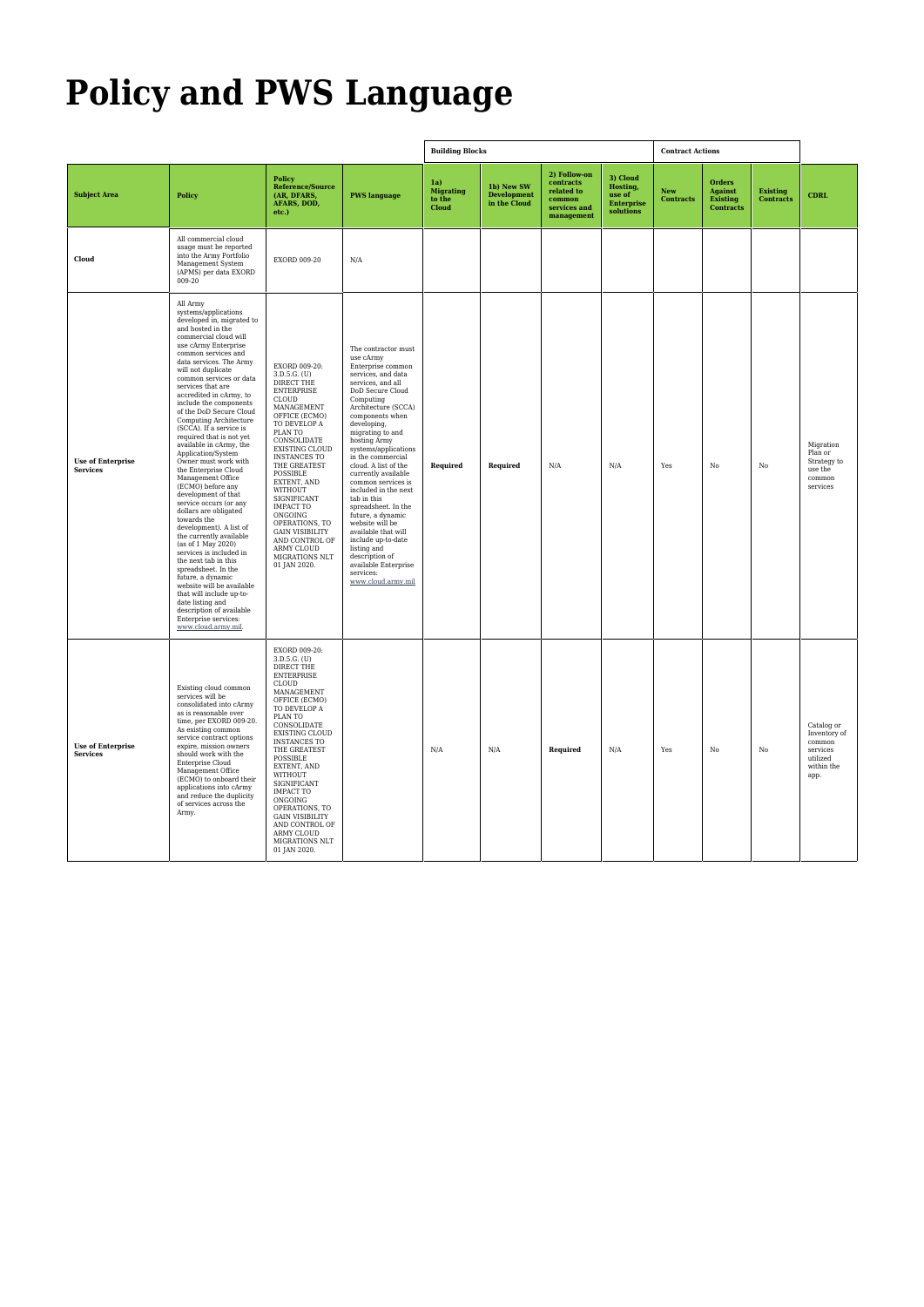| Modernization/Migration     | The Army will modernize<br>applications applying<br>Cloud Native Design<br>Principles, which will<br>prioritize the use of<br>Software as a Service<br>(SaaS) and Platform as a<br>Service (PaaS) (to<br>include container<br>technology) over<br>Infrastructure as a<br>Service (IaaS) models to<br>reduce toil and overhead<br>of maintaining<br>Information Technology<br>(IT) systems. Use of IaaS<br>will be by exception and<br>at the approval of the<br>Enterprise Cloud<br>Management Office<br>(ECMO). According to<br>the Cloud Native<br>Computing Foundation,<br>"cloud native<br>technologies empower<br>organizations to build<br>and run scalable<br>applications in modern,<br>dynamic environments<br>such as public, private,<br>and hybrid clouds.<br>Containers, service<br>meshes, micro-services,<br>immutable<br>infrastructure, and<br>declarative APIs<br>exemplify this approach.<br>These techniques enable<br>loosely coupled systems<br>that are resilient,<br>manageable, and<br>observable. Combined<br>with robust automation,<br>they allow engineers to<br>make high-impact<br>changes frequently and<br>predictably with minimal<br>toil."* | Army Cloud Plan                                                                                                                                                                                                                                                                                                                                                                         | The contractor must<br>modernize<br>applications<br>migrating to<br>commercial cloud<br>applying Cloud<br>Native Design<br>Principles and will<br>prioritize use of<br>Software as a<br>Service (SaaS) and<br>Platform as a<br>Service (PaaS) over<br>Infrastructure as a<br>Service (IaaS).                                                                     | Mandatory                                                     | N/A      | N/A | N/A | Yes | No  | No | System<br>design<br>document                              |
|-----------------------------|---------------------------------------------------------------------------------------------------------------------------------------------------------------------------------------------------------------------------------------------------------------------------------------------------------------------------------------------------------------------------------------------------------------------------------------------------------------------------------------------------------------------------------------------------------------------------------------------------------------------------------------------------------------------------------------------------------------------------------------------------------------------------------------------------------------------------------------------------------------------------------------------------------------------------------------------------------------------------------------------------------------------------------------------------------------------------------------------------------------------------------------------------------------------------------|-----------------------------------------------------------------------------------------------------------------------------------------------------------------------------------------------------------------------------------------------------------------------------------------------------------------------------------------------------------------------------------------|------------------------------------------------------------------------------------------------------------------------------------------------------------------------------------------------------------------------------------------------------------------------------------------------------------------------------------------------------------------|---------------------------------------------------------------|----------|-----|-----|-----|-----|----|-----------------------------------------------------------|
| Modernization/Migration     | Legacy systems<br>undergoing modifications<br>to adapt to a service-<br>enabled architecture<br>should design anti-<br>corruption layers** to<br>support the transitional<br>period. Pre-bundled<br>COTS products are<br>excluded.                                                                                                                                                                                                                                                                                                                                                                                                                                                                                                                                                                                                                                                                                                                                                                                                                                                                                                                                              | Army Cloud Plan                                                                                                                                                                                                                                                                                                                                                                         | The contractor must<br>ensure that legacy<br>systems undergoing<br>modifications to<br>adapt to a service-<br>enabled<br>architecture will<br>design anti-<br>corruption layers to<br>support the<br>transitional period.                                                                                                                                        | Required<br>except pre-<br>bundled<br><b>COTS</b><br>products | N/A      | N/A | N/A | Yes | No  | No | Architecture<br>Drawing and<br>Description<br>of Solution |
| <b>Software Development</b> | The Army will build to<br>the highest abstraction of<br>cloud services, where<br>possible, to include SaaS,<br>PaaS, Database<br>Management as a<br>Service, and so forth, in<br>order to accelerate<br>testing, accreditation and<br>fielding to the Army. Use<br>of IaaS will be by<br>exception and at the<br>approval of the<br>Enterprise Cloud<br>Management Office<br>(ECMO).                                                                                                                                                                                                                                                                                                                                                                                                                                                                                                                                                                                                                                                                                                                                                                                            | Army Cloud Plan                                                                                                                                                                                                                                                                                                                                                                         | The contractor must<br>build to the highest<br>abstraction of cloud<br>services in order to<br>meet functional,<br>technical,<br>performance and<br>cost goals. These<br>services include<br>commercial SaaS,<br>PaaS, Database<br>Management as a<br>Service, and so<br>forth, in order to<br>accelerate testing,<br>accreditation and<br>fielding to the Army. | N/A                                                           | Required | N/A | N/A | Yes | No  | No | Architecture<br>Drawing and<br>Description<br>of Solution |
| <b>Software Development</b> | All new software<br>development must use<br>$\operatorname{modern}$ software<br>development<br>methodologies (e.g.,<br>agile, DevSecOps) to<br>support rapid delivery of<br>standardized, reliable,<br>integrated and secure<br>mission capabilities.                                                                                                                                                                                                                                                                                                                                                                                                                                                                                                                                                                                                                                                                                                                                                                                                                                                                                                                           | Army Cloud Plan                                                                                                                                                                                                                                                                                                                                                                         | The contractor must<br>use modern<br>software<br>development<br>methodologies (e.g.,<br>agile, DevSecOps)<br>to support rapid<br>delivery of<br>standardized,<br>reliable, integrated<br>and secure mission<br>capabilities.                                                                                                                                     | Optional                                                      | Required | N/A | N/A | Yes | No  | No | Software<br>Development<br>Plans                          |
| <b>Software Development</b> | All new software<br>acquisitions should use<br>microservices<br>architecture and<br>automation where<br>technically and<br>economically feasible.                                                                                                                                                                                                                                                                                                                                                                                                                                                                                                                                                                                                                                                                                                                                                                                                                                                                                                                                                                                                                               | Army Cloud Plan                                                                                                                                                                                                                                                                                                                                                                         | The contractor must<br>use microservices<br>architecture and<br>automation where<br>technically and<br>economically<br>feasible.                                                                                                                                                                                                                                 | Optional                                                      | Required | N/A | N/A | Yes | No  | No | Software<br>Development<br>Plan and<br>Architecture       |
| <b>Software Development</b> | In order to create<br>interoperable, accessible<br>and visible services, all<br>interface information will<br>be published in the Army<br>Enterprise Data Services<br>Catalog (EDSC).                                                                                                                                                                                                                                                                                                                                                                                                                                                                                                                                                                                                                                                                                                                                                                                                                                                                                                                                                                                           | Army Data Plan                                                                                                                                                                                                                                                                                                                                                                          | The contractor must<br>comply with<br>publishing all<br>application<br>programming<br>interface (API)<br>information within<br>the Enterprise Data<br>Services Catalog<br>(EDSC)                                                                                                                                                                                 | Required                                                      | Required | N/A | N/A | Yes | Yes | No | Plan and<br>Schedule for<br>publishing to<br>EDSC         |
| <b>Security</b>             | Reference DoD<br>Instruction 8580.1; each<br>DoD information system<br>is required to have an<br>Information System<br>Security Manager (ISSM)<br>and must implement DoD<br>Risk Management<br>Framework (RMF)<br>governed by DoD<br>Instruction 8510.01, for<br>DoD Information<br>Technology (IT). All cloud<br>instances will inherit<br>RMF controls to the<br>greatest extent allowable<br>by the Authorizing<br>Official.                                                                                                                                                                                                                                                                                                                                                                                                                                                                                                                                                                                                                                                                                                                                                 | Mandatory<br>Implementation of<br>Army Data<br><b>Standards Services</b><br>Requirements<br>Memo (10 April<br>2020), Principle<br>DSR-1.2. Impact-<br>level Guidance for<br>Data Migrating to<br>Army-approved<br>Cloud<br>Environments (1<br>May 2020) 3.<br>Authorization<br>Guidance for IT<br>Capabilities<br>Migrating to Army-<br>approved Cloud<br>Environments. (1<br>May 2020) | The contractor must<br>comply with<br>implementation of<br>the DoD Risk<br>Management<br>Framework (RMF)<br>as governed by DoD<br>Instruction 8510.01,<br>for DoD Information<br>Technology (IT).                                                                                                                                                                | Required                                                      | Required | N/A | N/A | Yes | Yes | No |                                                           |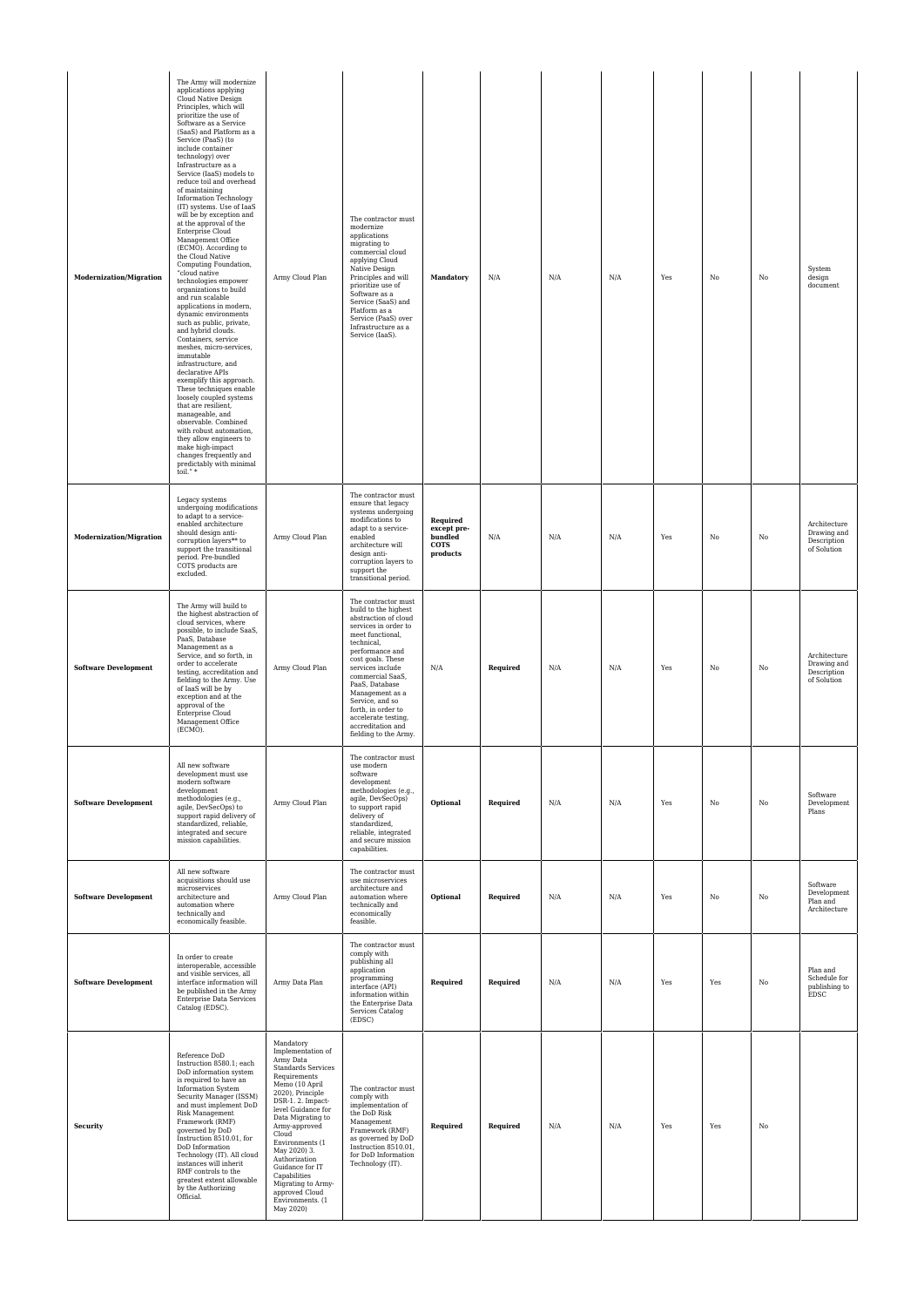| Security | All Army cloud instances<br>will use Army Future<br>Command (AFC)'s<br>Command, Control,<br>Communications,<br>Computers, Cyber,<br>Intelligence, Surveillance<br>and Reconnaissance<br>Center (C5ISR) as their<br>Cybersecurity Service<br>Provider (CSSP).<br>Exceptions can only be<br>granted by the Army<br>Cyber Command<br>(ARCYBER) or the Chief<br>Information Officer<br>$(CIO)/G6$ .                                                                                                                                                                                                                                                                                                                                                               | New                                                                                                                     | The contractor must<br>work with Army<br>Future Command<br>(AFC)'s Command,<br>Control,<br>Communications,<br>Computers, Cyber,<br>Intelligence,<br>Surveillance and<br>Reconnaissance<br>Center (C5ISR) to<br>establish Cyber<br><b>Security Service</b><br>Provider (CSSP)<br>services (as<br>required by DoDI<br>8530 and as<br>described by the<br>DISA Cloud<br>Computing Security<br>Requirements<br>Guide) for Army<br>applications hosted<br>in commercial<br>cloud.                                                                                                                                                                                                             | Required | Required | Required | N/A | Yes | Yes | Yes |                            |
|----------|---------------------------------------------------------------------------------------------------------------------------------------------------------------------------------------------------------------------------------------------------------------------------------------------------------------------------------------------------------------------------------------------------------------------------------------------------------------------------------------------------------------------------------------------------------------------------------------------------------------------------------------------------------------------------------------------------------------------------------------------------------------|-------------------------------------------------------------------------------------------------------------------------|------------------------------------------------------------------------------------------------------------------------------------------------------------------------------------------------------------------------------------------------------------------------------------------------------------------------------------------------------------------------------------------------------------------------------------------------------------------------------------------------------------------------------------------------------------------------------------------------------------------------------------------------------------------------------------------|----------|----------|----------|-----|-----|-----|-----|----------------------------|
| Data     | All new and existing<br>applications, systems, or<br>services<br>deemed non-legacy shall<br>expose their data and<br>functionality through<br>service interfaces (for<br>example, OpenAPI<br>specification).<br>(Mandatory<br>Implementation of Army<br>Data Standards Services<br>Requirements Memo (10<br>April 2020), Principle<br>$DSR-6$                                                                                                                                                                                                                                                                                                                                                                                                                 | Mandatory<br>Implementation of<br>Army Data<br><b>Standards Services</b><br>Requirements<br>Memo (10 April<br>2020)     | The contractor must<br>ensure that all new<br>and existing<br>applications,<br>systems, or services<br>deemed non-legacy<br>shall expose their<br>data and<br>functionality<br>through service<br>interfaces (for<br>example, OpenAPI<br>specification).                                                                                                                                                                                                                                                                                                                                                                                                                                 | Required | Required | N/A      | N/A | Yes | No  | No  |                            |
| Data     | All service interfaces,<br>without exception, must<br>be designed to be<br>consumable from<br>external sources and<br>must plan and design to<br>be able to expose the<br>interface to developers.<br>(Mandatory<br>Implementation of Army<br>Data Standards Services<br>Requirements Memo (10<br>April 2020), Principle<br>$DSR-7)$                                                                                                                                                                                                                                                                                                                                                                                                                          | Mandatory<br>Implementation of<br>Army Data<br>Standards Services<br>Requirements<br>Memo (10 April<br>2020)            | The contractor must<br>ensure that all<br>service interfaces,<br>without exception<br>be designed to be<br>consumable from<br>external sources<br>and must plan and<br>design to be able to<br>expose the interface<br>to developers.                                                                                                                                                                                                                                                                                                                                                                                                                                                    | Required | Required | N/A      | N/A | Yes | No  | No  |                            |
| Data     | Metadata about all Army<br>data assets must be<br>registered in the Army<br>Enterprise Data Service<br>Catalog (EDSC) and<br>comply with Dublin Core<br>Metadata Element Sets<br>and International<br>Standards Organization<br>Metadata Registries<br>requirements.(Mandatory<br>Implementation of Army<br>Data Standards Services<br>Requirements Memo (10<br>April 2020), Principle<br>$DSR-3.$ )                                                                                                                                                                                                                                                                                                                                                          | Mandatory<br>Implementation of<br>Army Data<br>Standards Services<br>Requirements<br>Memo (10 April<br>2020)            | The contractor must<br>ensure that all Army<br>data assets are<br>reqistered in the<br>Army Enterprise<br>Data Service<br>Catalog (EDSC) and<br>comply with Dublin<br>Core Metadata<br>Element Sets and<br>International<br>Standards<br>Organization<br>Metadata Registries<br>requirements.                                                                                                                                                                                                                                                                                                                                                                                            | Required | Required | N/A      | N/A | Yes | No  | No  |                            |
| Data     | All Army data sources<br>must be developed with<br>built-in data exchange<br>capabilities. Data<br>mapping must also be<br>implemented to increase<br>efficiency and ease of use<br>of data assets as they are<br>being translated or<br>transformed. At a<br>minimum, programs and<br>initiatives are required to<br>comply with Global Force<br>Management Data<br>Initiative; International<br>Standards for dates;<br>Geopolitical Entities,<br>Names and Codes,<br>Common (GENC); Joint<br>Consultation, Command<br>and Control Exchange<br>Data Model; or Resource<br>Description Framework<br>standards and schemas.<br>(Mandatory<br>Implementation of Army<br>Data Standards Services<br>Requirements Memo (10<br>April 2020), Principle<br>$DSR-4)$ | Mandatory<br>Implementation of<br>Army Data<br><b>Standards Services</b><br>Requirements<br>Memo (10 April<br>2020)     | The contractor must<br>ensure that All Army<br>data sources are<br>developed with<br>built-in data<br>exchange<br>capabilities. Data<br>mapping must also<br>be implemented to<br>increase efficiency<br>and ease of use of<br>data assets as they<br>are being translated<br>or transformed. At a<br>minimum, programs<br>and initiatives are<br>required to comply<br>with Global Force<br>Management Data<br>Initiative;<br>International<br>Standards for dates:<br>Geopolitical<br>Entities, Names and<br>Codes, Common<br>(GENC); Joint<br>Consultation,<br>Command and<br>Control Exchange<br>Data Model; or<br>Resource<br>Description<br>Framework<br>standards and<br>schemas. | Optional | Required | N/A      | N/A | Yes | No  | No  |                            |
| Data     | Data must be managed<br>across its lifecycle and<br>captured in a data<br>management plan.<br>(Mandatory<br>Implementation of Army<br>Data Standards Services<br>Requirements Memo (10<br>April 2020), Principle<br>$DSR-5)$                                                                                                                                                                                                                                                                                                                                                                                                                                                                                                                                  | Mandatory<br>Implementation of<br>Army Data<br><b>Standards Services</b><br>Requirements<br>Memo (10 April<br>$2020$ ), | N/A                                                                                                                                                                                                                                                                                                                                                                                                                                                                                                                                                                                                                                                                                      | Required | Required | N/A      | N/A | Yes | Yes | No  | Data<br>Management<br>Plan |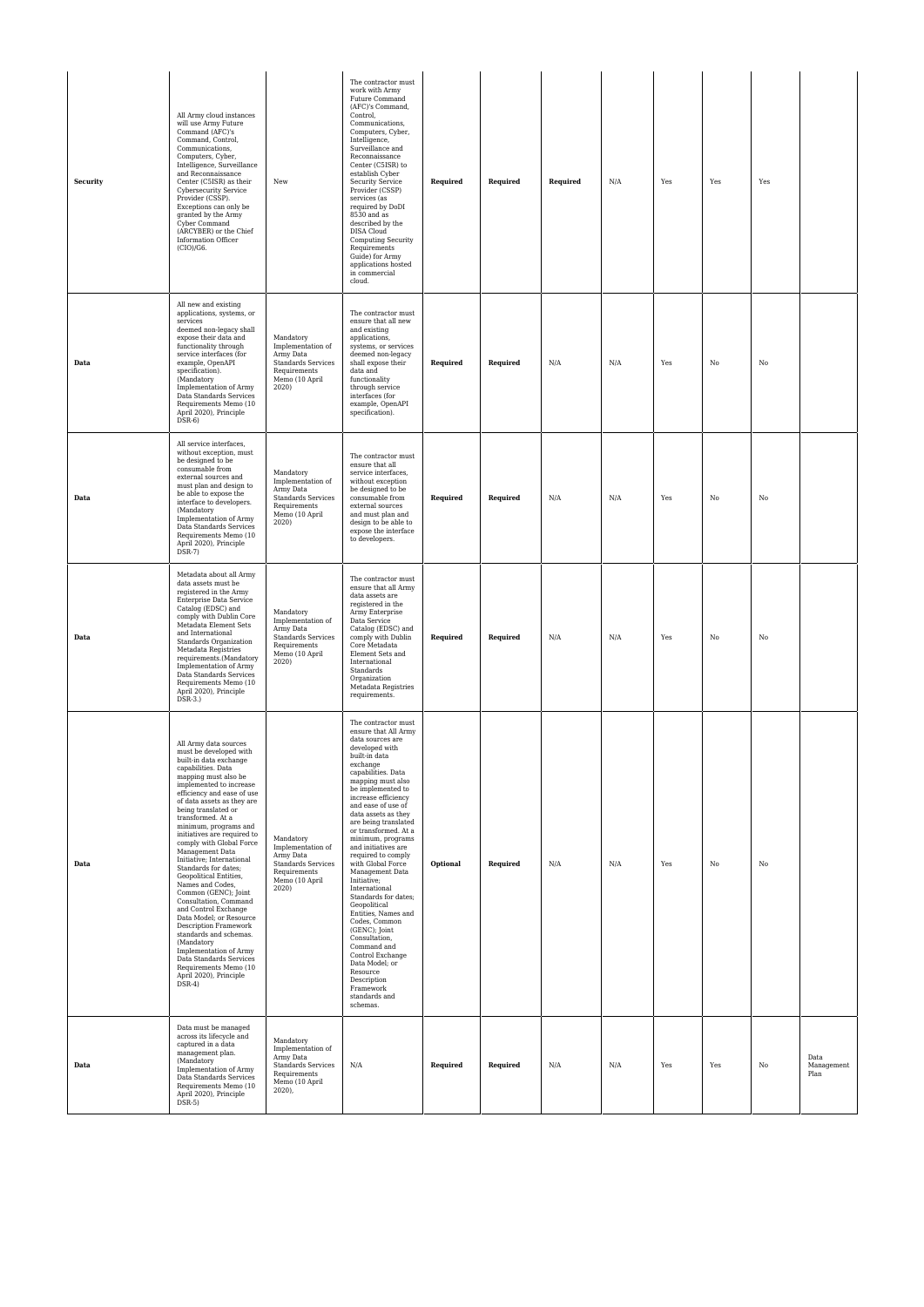| Data                                 | All custom software or<br>customized COTS<br>software written by the<br>Army or developed with<br>Army funding will be<br>centrally controlled and<br>made available to all<br>DoD, IC and inter-agency<br>partners within the<br>approved Army source<br>code repositories on the<br>Unclassified, Secret, and<br>Top Secret networks in<br>accordance with Army<br>Directive 2018-26<br>(Enabling Modernization<br>Through the<br>Management of<br>Intellectual Property)<br>(Mandatory<br>Implementation of Army<br>Data Standards Services<br>Requirements Memo (10<br>April 2020), Principle<br>$DSR-8$ | Mandatory<br>Implementation of<br>Army Data<br>Standards Services<br>Requirements<br>Memo (10 April<br>$2020$ ),                             | The contractor must<br>utilize government<br>approved<br>centralized source<br>code repositories to<br>store all<br>government funded<br>software<br>development or<br>customization of<br>COTS products.                                                                                                                                                                                                                   | Required                       | Required                       | Required                              | N/A                            | Yes | No          | No          |  |
|--------------------------------------|--------------------------------------------------------------------------------------------------------------------------------------------------------------------------------------------------------------------------------------------------------------------------------------------------------------------------------------------------------------------------------------------------------------------------------------------------------------------------------------------------------------------------------------------------------------------------------------------------------------|----------------------------------------------------------------------------------------------------------------------------------------------|-----------------------------------------------------------------------------------------------------------------------------------------------------------------------------------------------------------------------------------------------------------------------------------------------------------------------------------------------------------------------------------------------------------------------------|--------------------------------|--------------------------------|---------------------------------------|--------------------------------|-----|-------------|-------------|--|
| Data                                 | There will be no other<br>form of Inter-Process<br>communication allowed:<br>no direct linking, no<br>direct reads of another<br>data store, no shared-<br>memory model, and no<br>back-doors whatsoever.<br>The only Inter-Process<br>communication allowed<br>is intra-system data<br>exchanges or service<br>interface calls over the<br>network. All other<br>requests or methods<br>require CIO approval<br>((Mandatory<br>Implementation of Army<br>Data Standards Services<br>Requirements Memo (10<br>April 2020), Principle<br>$DSR-9$                                                              | Mandatory<br>Implementation of<br>Army Data<br><b>Standards Services</b><br>Requirements<br>Memo (10 April<br>2020),                         | The contractor must<br>ensure that there<br>will be no other<br>form of Inter-<br>Process<br>communication<br>allowed: no direct<br>linking, no direct<br>reads of another<br>data store, no<br>shared-memory<br>model, and no back-<br>doors whatsoever.<br>The only Inter-<br>Process<br>communication<br>allowed is intra-<br>system data<br>exchanges or<br>service interface<br>calls over the<br>network.             | Optional                       | Mandatory                      | N/A                                   | N/A                            | Yes | $_{\rm No}$ | No          |  |
| <b>CSP</b>                           | Once available,<br>procurement of all DoD<br>Information Impact Level<br>(IL) 6 and below Cloud<br>Service Provider (CSP)<br>Offerings will use the<br>Army's Enterprise CSP<br>Reseller contract.<br>Exceptions to this policy<br>include programs funded<br>by Military Intelligence<br>Program (MIP)/National<br>Intelligence Program<br>(NIP) monies. Other<br>exceptions can only be<br>granted by the ECMO. As<br>contract options expire,<br>existing CSP service<br>contracts will also be<br>migrated to the Army's<br>Enterprise CSP reseller<br>contract.                                         | New                                                                                                                                          | All Cloud Service<br>Offering (CSO)<br>requirements up<br>through DoD<br>Information Impact<br>Level (IL) 6 that are<br>within scope of the<br>Army Enterprise<br>Cloud Contract<br>Vehicle will be<br>purchased off that<br>vehicle.                                                                                                                                                                                       | Required,<br>Once<br>Available | Required,<br>Once<br>Available | Required,<br>Once<br><b>Available</b> | Required,<br>Once<br>Available | Yes | No          | No          |  |
| <b>CSP</b>                           | For those CSP Services<br>that exist outside of the<br>Enterprise reseller<br>contract today, the CSP<br>owner must align and<br>integrate their<br>AWS/Azure cloud<br>instances to the cArmy<br>Cost and Utilization<br>Management Tool, to<br>ensure ECMO can view<br>all Army CSP resources<br>and spend.                                                                                                                                                                                                                                                                                                 | New                                                                                                                                          | The contractor will<br>register all cloud<br>instances into the<br>cArmy cost and<br>utilization<br>management tool<br>with any CSP<br>procurement. Cloud<br>instances will<br>registered into<br>cArmy's<br>management tool<br>within 15 business<br>days of<br>procurement.                                                                                                                                               | Required                       | Required                       | Required                              | Required                       | Yes | No          | No          |  |
| Data                                 | All data will reside<br>physically within the<br>legal jurisdiction of the<br>United States. If the<br>location of the data is not<br>physically maintained<br>within the legal<br>jurisdiction of the United<br>States, written<br>determination from the<br>Contracting Officer to<br>authorize use of another<br>location is required IAW<br>DFARS 239.7602-2(b).                                                                                                                                                                                                                                         | <b>DFARS</b><br>239.7602-2(b)                                                                                                                | The Contractor<br>must maintain all<br>data within the legal<br>jurisdiction of the<br>United States IAW<br><b>DFARS</b><br>239.7602-2(b).                                                                                                                                                                                                                                                                                  | Required                       | Required                       | Required                              | Required                       | Yes | $_{\rm No}$ | $_{\rm No}$ |  |
| <b>Security Incident</b><br>Planning | The Army must adhere to<br>the DoD Cloud<br><b>Computing Security</b><br>Requirements Guide<br>version 1 release 3 (or<br>superseding versions or<br>releases). IAWS DFARS<br>239.7604                                                                                                                                                                                                                                                                                                                                                                                                                       | DoD Cloud<br>Computing<br>Security<br>Requirements<br>Guide (DoD CC<br>SRG) Version 1<br>Revision 3, Section<br>6.5.1, IAW DFARS<br>239.7604 | The contractor must<br>adhere to the DoD<br>Cloud Computing<br>Security<br>Requirements Guide<br>version 1 release 3<br>(or superseding<br>versions or<br>releases). In<br>particular,<br>contractors must<br>provide security<br>incident response<br>plans. Updates to<br>the plans are<br>required on an<br>annual basis or<br>when a significant<br>change occurs to<br>the technical or<br>operational<br>environment. | Required                       | Required                       | Required                              | Required                       | Yes | No          | No          |  |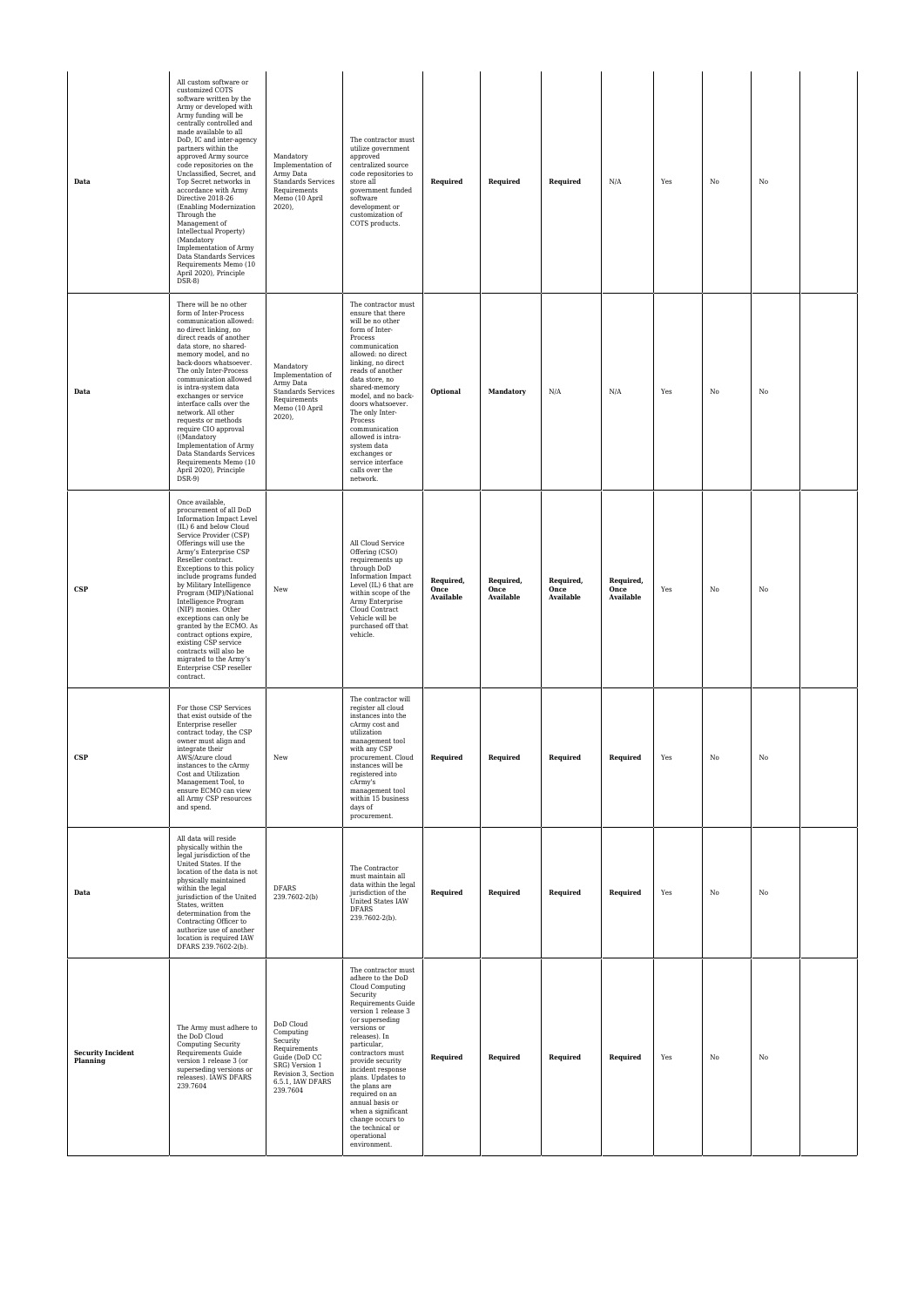| <b>Security</b>                         | Contracts shall only be<br>awarded to a cloud<br>service provider that<br>DISA granted a DoD<br>Provisional Authorization<br>(PA), at the level<br>appropriate to the<br>requirement, to deliver<br>the relevant cloud<br>computing model IAW<br>with the DoD CC SRG. | DoD Cloud<br>Computing<br>Security<br>Requirements<br>Guide (CC SRG) | The Contractor will<br>ensure that the<br>cloud environment<br>fully complies or<br>exceeds the security<br>requirements for<br>level in the DoD<br>$Cloud$ Security<br>Model SRG. The<br>Contractor will<br>make the<br>environment<br>accessible for a DoD<br>security team to<br>evaluate the<br>environment prior<br>to the placement of<br>any DoD data in the<br>environment and<br>allow for periodical<br>security reviews of<br>the environment<br>during the<br>performance of this<br>contract. | Required | Required | Required | Required | Yes | No | No             |                      |
|-----------------------------------------|-----------------------------------------------------------------------------------------------------------------------------------------------------------------------------------------------------------------------------------------------------------------------|----------------------------------------------------------------------|------------------------------------------------------------------------------------------------------------------------------------------------------------------------------------------------------------------------------------------------------------------------------------------------------------------------------------------------------------------------------------------------------------------------------------------------------------------------------------------------------------|----------|----------|----------|----------|-----|----|----------------|----------------------|
| Security                                | Data must be encrypted<br>at rest and in-transit                                                                                                                                                                                                                      | CNSSP 15, AR<br>$25 - 2$                                             | The contractor shall<br>ensure that all data-<br>at-rest and data in-<br>transit is encrypted<br>utilizing NSA-<br>approved<br>encryption.                                                                                                                                                                                                                                                                                                                                                                 | Required | Required | Required | Required | Yes | No | N <sub>0</sub> |                      |
| <b>Cost Management and</b><br>Reporting | Cost Report (Cost<br>Summary Data Report<br>1921, 1921-5) and CWBS<br>Dictionary                                                                                                                                                                                      | <b>EXORD 009-20</b>                                                  | The Contractor shall<br>ensure that all<br>cloud-related<br>costs/price, which<br>include but are not<br>limited to: cost of<br>modernization and<br>migration of<br>applications, Cloud<br>Service Provider<br>(CSP) costs, and<br>cloud Operations<br>and Maintenance<br>(O&M) costs/prices<br>are clearly<br>identified and<br>available for<br>qovernment<br>reporting purposes.                                                                                                                       | Required | Required | Required | Required | Yes | No | No             | Cost/price<br>Report |

## **Common and Data Services**

|                | <b>Service Name</b>                                 | <b>Service Description</b>                                                                                                                                                      |
|----------------|-----------------------------------------------------|---------------------------------------------------------------------------------------------------------------------------------------------------------------------------------|
|                | <b>Operating System Vulnerability</b><br>Scanning   | Operating System vulnerability scanning service<br>(e.g., Assured Compliance Assessment Solution<br>[ACAS]                                                                      |
| $\overline{2}$ | IP Address Management                               | Planning, tracking, and managing the Internet<br>Protocol (IP) address space used in the cloud<br>environment                                                                   |
| 3              | Virtual Datacenter Security Stack<br>(VDSS)         | All VDSS components and services (e.g. Web<br>Application Firewall, Reverse Proxy, etc.) listed in<br>DISA cloud SRG and SCCA documents, and DoD<br>enclave protection firewall |
| 4              | Key Management                                      | PKI certificate signing, administration, and key<br>management                                                                                                                  |
| 5              | Network Infrastructure<br>Management and Monitoring | Monitor, manage, and alert on events related to<br>network utilization and availability                                                                                         |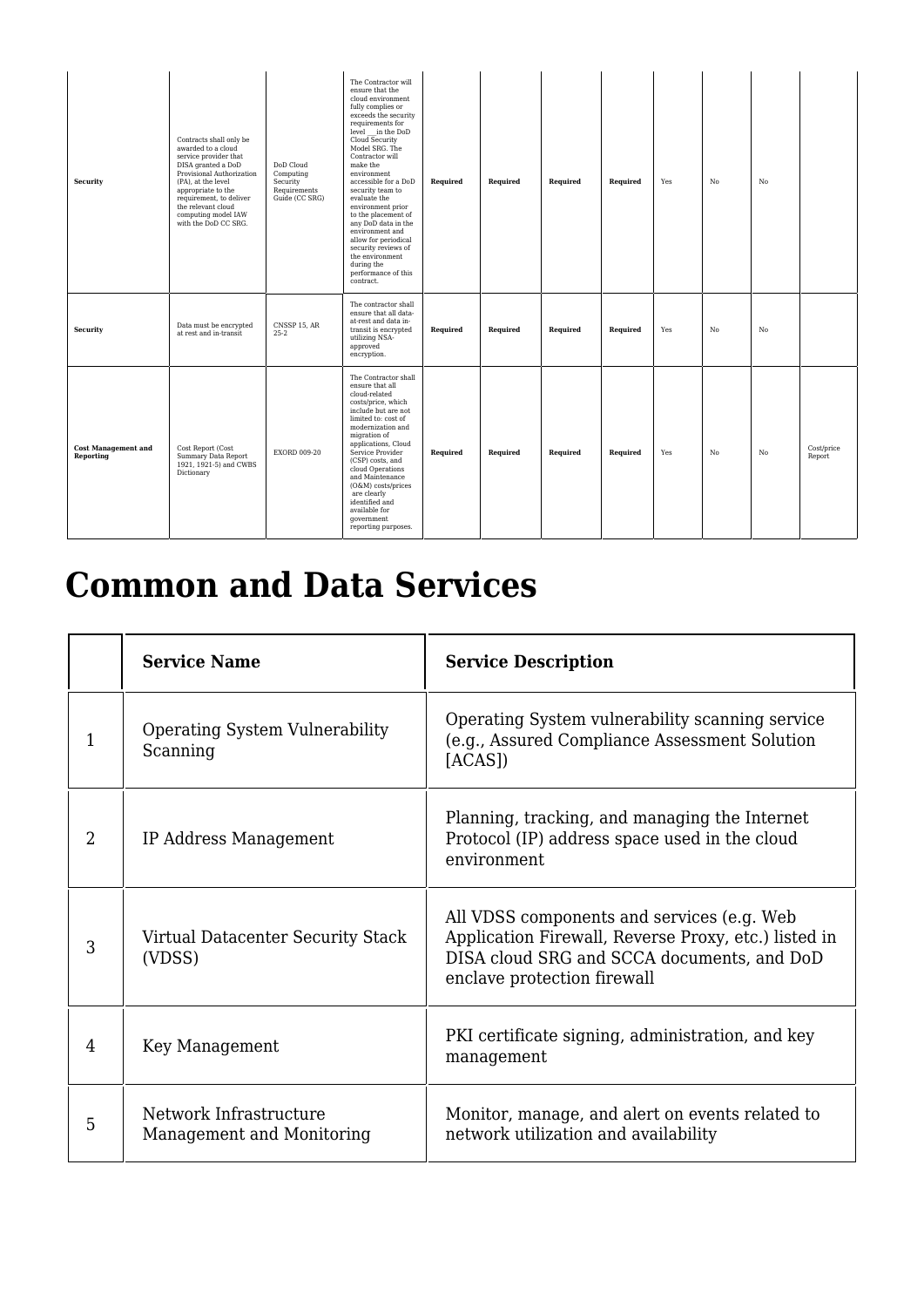| 6  | <b>DDos Protection Service</b>         | Protects applications in the cloud environment<br>from Distributed Denial of Service (DDoS) attacks                                                                                          |
|----|----------------------------------------|----------------------------------------------------------------------------------------------------------------------------------------------------------------------------------------------|
| 7  | DNS Hosting, Caching, Recursion        | DNS lookup for cloud-based applications and<br>hierarchical DNS management delegated to<br>mission owners                                                                                    |
| 8  | PKI Cert Validation                    | Online Certificate Status Protocol (OCSP)<br>responder to validate if PKI certificates are valid<br>or revoked                                                                               |
| 9  | Network Time                           | Cybersecurity mandated accurate time source for<br>DoD systems hosted in the cloud                                                                                                           |
| 10 | Patch Management                       | Patch repositories for common operating system<br>patch files.                                                                                                                               |
| 11 | <b>SMTP Relay</b>                      | Simple Mail Transport Protocol (SMTP) based<br>email relay                                                                                                                                   |
| 12 | <b>Enterprise Directory Services</b>   | Privileged administrative user and non-person<br>entity Identity, Credential, and Access<br>Management (ICAM) (e.g., Active Directory [AD],<br>Lightweight Directory Access Protocol [LDAP]) |
| 13 | <b>Federated Access Management</b>     | User Identity, Credential, and Access<br>Management (ICAM) (e.g., EAMS-A, SAML<br>Services)                                                                                                  |
| 14 | Secure File Transfer Service<br>(SFTP) | Securely transfer large files to the cloud<br>environment                                                                                                                                    |
| 15 | <b>Notification Services</b>           | Alerting and notification (e.g., Short Message<br>Service [SMS])                                                                                                                             |
| 16 | <b>Endpoint Monitoring</b>             | Protects computing endpoints from malware and<br>other cyber security threats (e.g., Host Based<br>Security Service [HBSS])                                                                  |
| 17 | <b>Remote Privileged Access</b>        | Secure administrative access from the Internet or<br>DODIN to DoD servers in secure cloud enclaves.                                                                                          |
| 18 | Centralized Logging/Auditing           | Consolidated aggregation point for receiving and<br>storing logs from systems and applications in the<br>cloud environment                                                                   |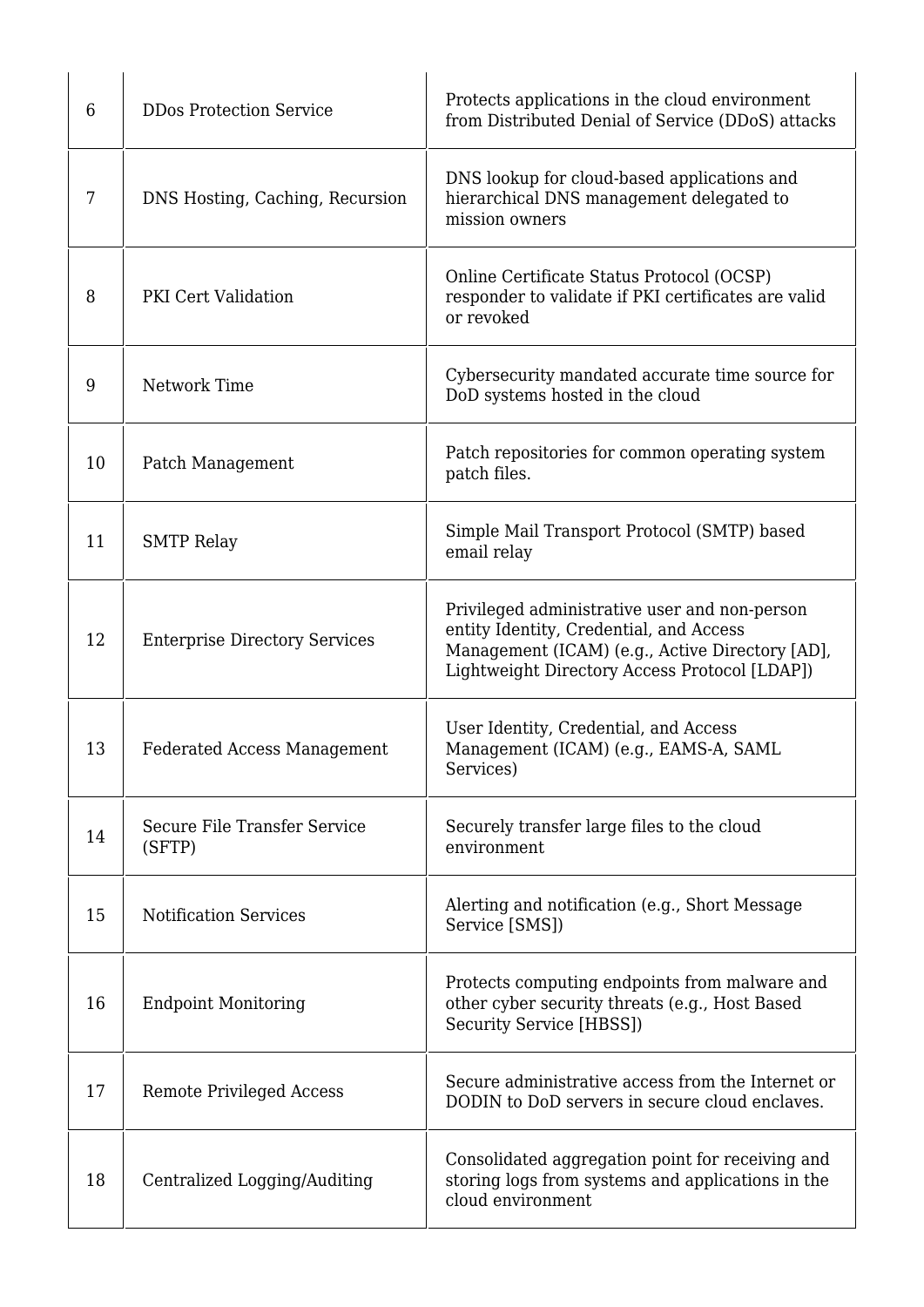| 19 | Security Information and Event<br>Management (SIEM) and Log<br>Analytics    | Identifies and categorizes security related<br>incidents and events                                                                                                               |
|----|-----------------------------------------------------------------------------|-----------------------------------------------------------------------------------------------------------------------------------------------------------------------------------|
| 20 | Data Dissemination Service                                                  | Accelerates and consolidates data for transfer<br>utilizing secure network tunnels.                                                                                               |
| 21 | Code Repository                                                             | Code repository for source code configuration<br>management to support a software factory                                                                                         |
| 22 | STIG Compliant Virtual Server<br>Templates                                  | A library which stores DISA Security Technical<br>Implementation Guide (STIG) compliant virtual<br>machine template images                                                        |
| 23 | License/Software Management                                                 | Operating System (OS) level license management                                                                                                                                    |
| 24 | <b>Asset Management Services</b>                                            | Discover and track assets such as resources,<br>licensed software, etc. within the cloud<br>environment                                                                           |
| 25 | Cross Domain Solution (CDS)                                                 | Automatically move appropriately vetted files<br>between security classification levels                                                                                           |
| 26 | <b>CSSP Services</b>                                                        | Standardized tools & processes to meet cloud<br>cyber security requirements; primarily provided<br>by C5ISR to cArmy tenants. Collaboration with<br>cArmy cloud services ops team |
| 27 | Continuous Integration /<br>Continuous Delivery/Deployment<br>(CI/CD) Tools | Tools to enable the CI/CD pipeline (e.g., tools<br>similar to the capabilities provided in DI2E.net)                                                                              |
| 28 | Enterprise Data Catalog and<br><b>Service Registry</b>                      | Data and service listing for data and service<br>management and automated data processing                                                                                         |
| 29 | <b>Container Platform</b>                                                   | Enabling container runtime services (e.g.,<br>container orchestration)                                                                                                            |
| 30 | <b>Budget and Cost Management</b>                                           | Provides cloud cost and budget information to<br>mission owners                                                                                                                   |
| 31 | Resource Management Portal                                                  | Portal to manage compute and store resources                                                                                                                                      |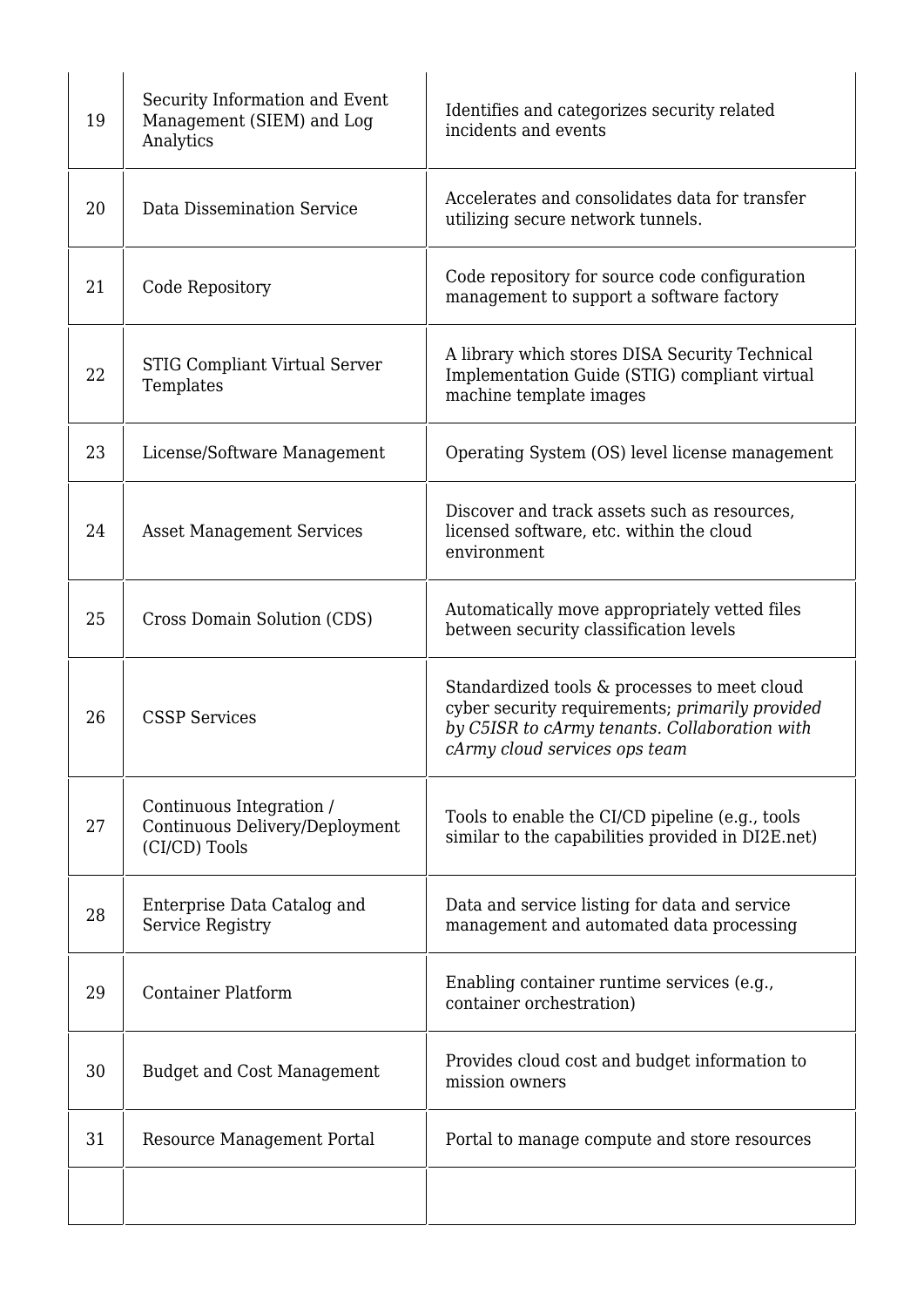\* Note - This listing is current as of 1 May 2020. The number of services is expected to increase as the Army cloud environment matures.

### **CLIN SLIN Descriptions**

**Cloud Migration, Hosting, and Managed Services Work Breakdown Structure Potential CLIN/SLIN) Descriptions (separately identified & priced) (aligned with PWS)**

#### **2.6.1 Cloud Migration Support**

**2.6.1.1 Migration Analysis**: Price for assessment/detailed analysis of the required effort to migrate to cloud environment

**2.6.1.2 Reengineering:** Price for adjusting code or configuration to ensure Operating Systems and Applications can be supported in target Cloud environment. Includes effort to convert OS to target platform, re-establish interface capabilities, user portal connectivity and access, as well as effort virtualize application or data storage

**2.6.1.2.1 Refactoring**: Price for re-architecting and recoding portions of the application to be compatible with cloud native frameworks/functionality. Includes, for instance, virtualization and conversion to x86 (Optional Detail)

**2.6.1.2.2 Re-platforming**: Price for efforts associated with changes to system software and middleware to adhere to the cloud environment target platform without changing applications core functionality (Optional Detail)

**2.6.1.2.3 Re-hosting**: Price for moving from one hosted environment to another. Includes effort to adjust system API/interfaces (Optional Detail)

**2.6.1.3 Cybersecurity**: Price for security/RMF to achieve cybersecurity compliance and ATO

**2.6.1.4 Application or System Migration**: Priced effort to move or install applications, systems or other components

**2.6.1.5 Data Migration**: Priced Effort to migrate/converge data/databases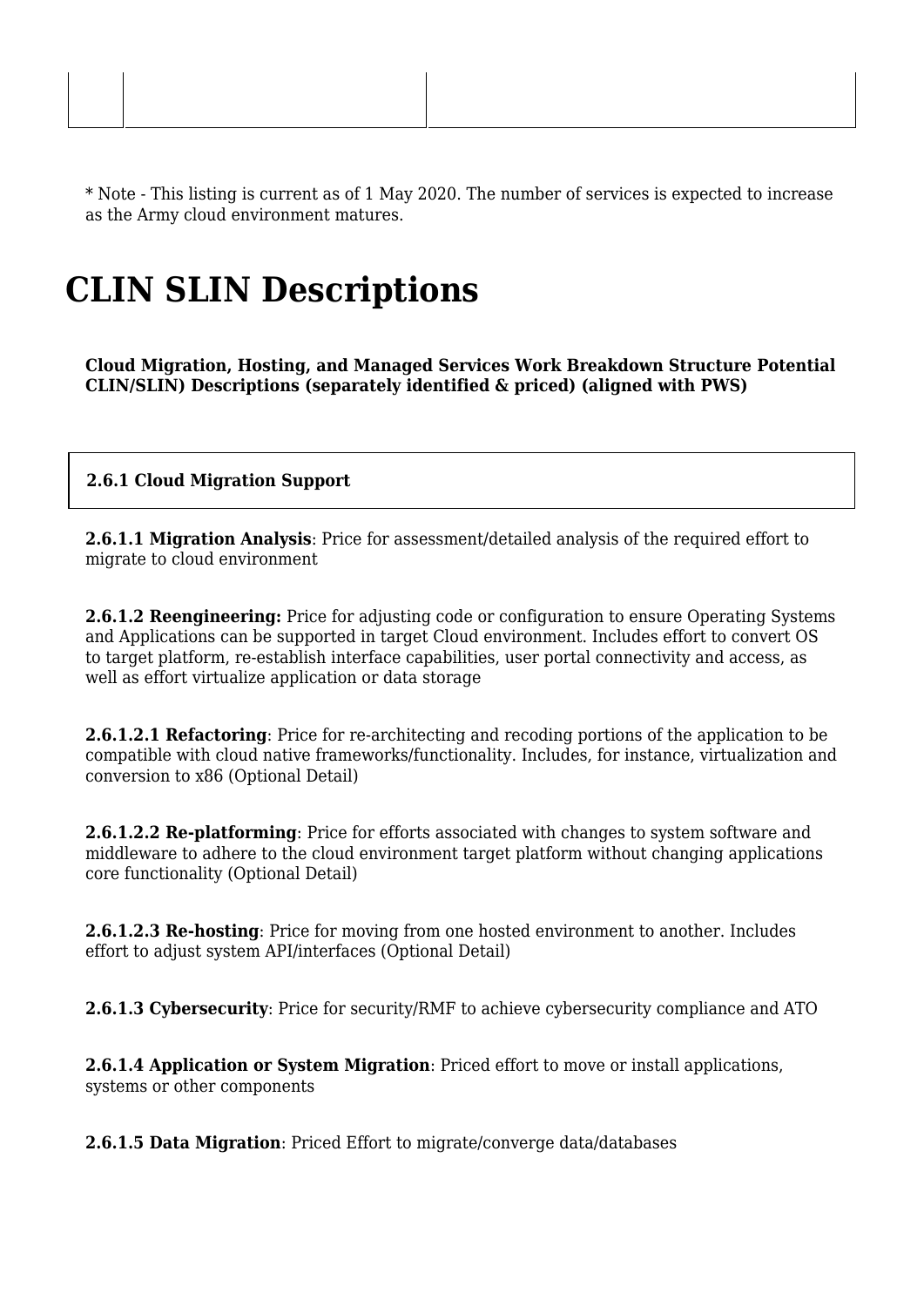**2.6.1.6 Initial Provisioning/Configuration:** Priced Effort to provision operating environments and configure platform management software

**2.6.1.7 Cloud Access Point Fee**: Priced Effort to establish Cloud Access Point connection to DISA Network (DoD Network Connectivity)

**2.6.1.8 Test and Evaluation**: Priced Effort to complete testing to ensure performance criteria can be met

#### **2.6.2 Recurring Hosting**

#### **2.6.2.1 Hosting Infrastructure**

**2.6.2.1.1 Compute**: Price for computing resources (vCPU/core, RAM) consumed by operating environments

**2.6.2.1.2 Database**: Price for database operating environments

**2.6.2.1.3 Data Transfer (In/Out**): Price data transfer in/out of the of the network or sent to the systems

**2.6.2.1.4 Storage/Backup Storage**: Price for cloud storage or back up storage

**2.6.2.2 Software Licenses**: Price for software licenses that are provided by the cloud provider. This can include, for example, Oracle licenses provided as a part of the cloud operating environment. This does not include, for example, application licenses provided by other vendors that are not part of the cloud offering

**2.6.2.3 Cloud Management Licenses**: Price for software products including middleware that monitor and manage cloud environment

#### **2.6.2.4 Cloud Services**

**2.6.2.4.1 Application Management Services (AMS)**: Price for functional application support (SAP/Oracle applications)

#### **2.6.2.4.2 Cloud Managed Support Services**

**2.6.2.4.2.1 Monitoring/Server Administration**: Priced Effort to monitor and manage servers and operating system